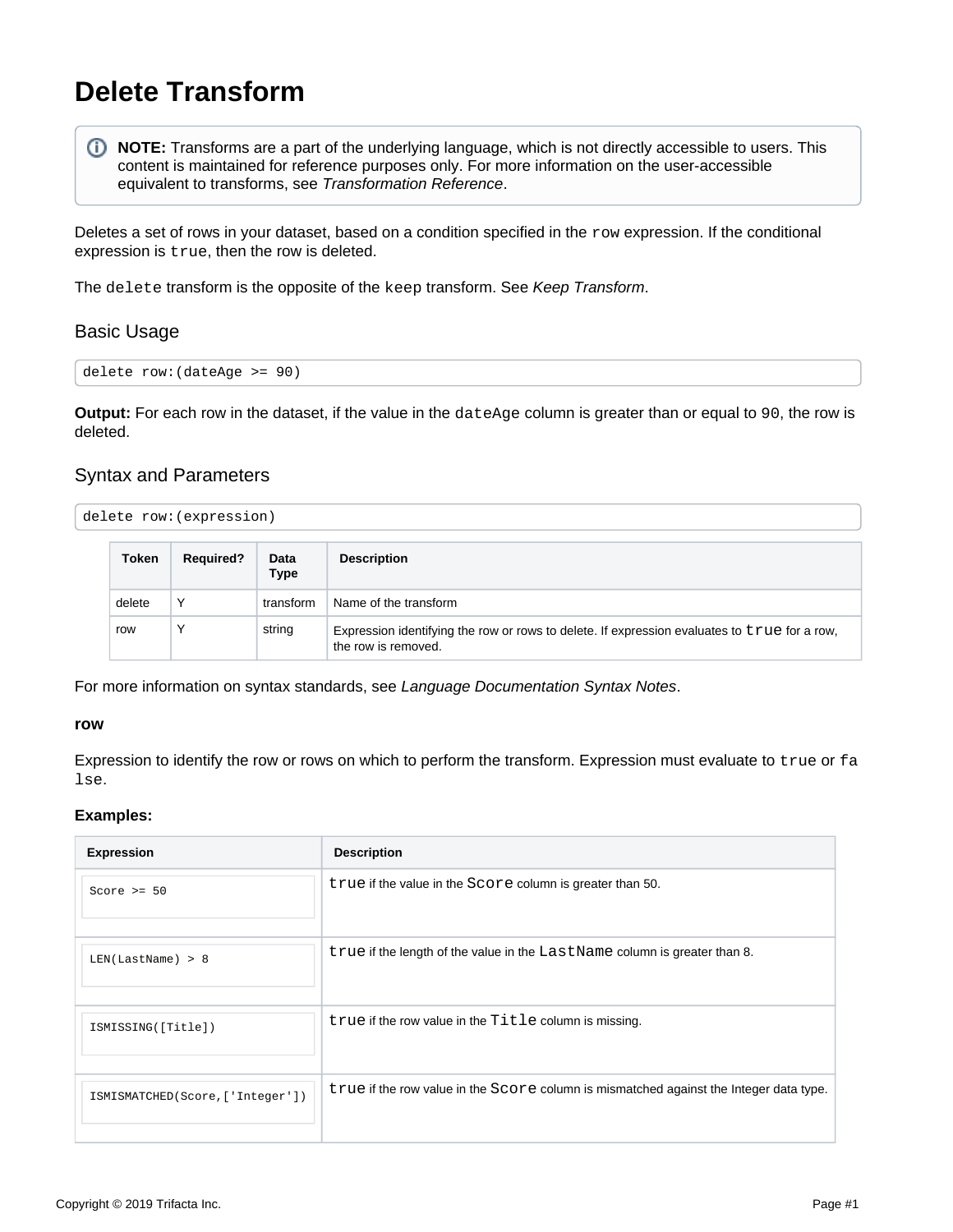# **Example:**

delete row: (lastContactDate < 01/01/2010 || status == 'Inactive')

**Output:** Deletes any row in the dataset where the lastContactDate is before January 1, 2010 or the status is Inactive.

#### **Usage Notes:**

| <b>Required?</b> | Data Type                                  |
|------------------|--------------------------------------------|
| Yes              | Expression that evaluates to true or false |

# Examples

**Tip:** For additional examples, see [Common Tasks](https://docs.trifacta.com/display/r060/Common+Tasks).

### **Example - Remove old products and keep new orders**

This examples illustrates how you can keep and delete rows from your dataset using the following transforms:

- $\bullet$  delete Deletes a set of rows as evaluated by the conditional expression in the row parameter. See [Delete Transform](#page-0-0).
- $\bullet$  keep Retains a set of rows as evaluated by the conditional expression in the  $_{\rm row}$  parameter. All other rows are deleted from the dataset. See [Keep Transform](https://docs.trifacta.com/display/r060/Keep+Transform).

## **Source:**

Your dataset includes the following order information. You want to edit your dataset so that:

- All orders for products that are no longer available are removed. These include the following product IDs: P 100, P101, P102, P103.
- All orders that were placed within the last 90 days are retained.

| OrderId | <b>OrderDate</b> | <b>Prodld</b>    | <b>ProductName</b> | <b>ProductColor</b> | Qty            | <b>OrderValue</b> |
|---------|------------------|------------------|--------------------|---------------------|----------------|-------------------|
| 1001    | 6/14/2015        | P <sub>100</sub> | Hat                | <b>Brown</b>        | 1              | 90                |
| 1002    | 1/15/2016        | P <sub>101</sub> | Hat                | <b>Black</b>        | 2              | 180               |
| 1003    | 11/11/2015       | P <sub>103</sub> | Sweater            | <b>Black</b>        | 3              | 255               |
| 1004    | 8/6/2015         | P <sub>105</sub> | Cardigan           | Red                 | $\overline{4}$ | 320               |
| 1005    | 7/29/2015        | P <sub>103</sub> | Sweeter            | <b>Black</b>        | 5              | 375               |
| 1006    | 12/1/2015        | P <sub>102</sub> | Pants              | White               | 6              | 420               |
| 1007    | 12/28/2015       | P <sub>107</sub> | T-shirt            | White               | $\overline{7}$ | 390               |
| 1008    | 1/15/2016        | P <sub>105</sub> | Cardigan           | Red                 | 8              | 420               |
| 1009    | 1/31/2016        | P <sub>108</sub> | Coat               | Navy                | 9              | 495               |